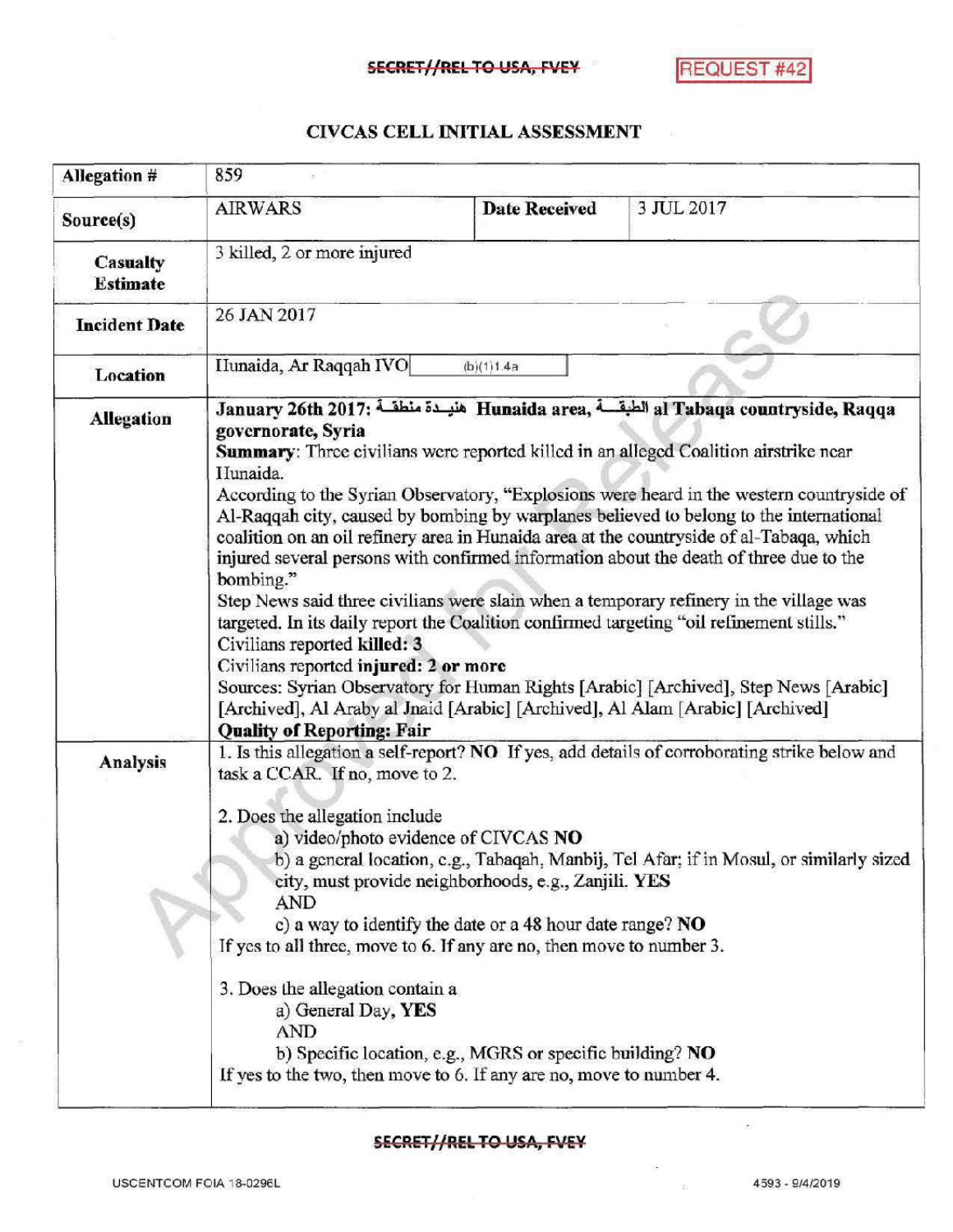|                                        | 4.a. Is the allegation from a single source (even if there are multiple sources, look at whether<br>the sources lack independence, i.e., all derived from one source)? NO If yes, move to 4.b. If<br>no, move to 5.<br>4.b. Is the single source a high quality source OR does it provide specific facts that may<br>warrant a CCAR. If yes, move to 6. If no, then move to 4.e.<br>4.c. Has media interviewed witnesses and/or victims? If yes, then contact journalist and re-<br>assess. If no, then close the allegation.<br>5.a. Are any of the sources high quality? YES If yes, move to 6. If no, move to 5.b.<br>5.b. Are there at least two corroborating sources (total of 3) that independently reported the<br>allegation, OR does it provide specific facts that may warrant a CCAR? If yes, move to 6.<br>If no, close the allegation. |
|----------------------------------------|------------------------------------------------------------------------------------------------------------------------------------------------------------------------------------------------------------------------------------------------------------------------------------------------------------------------------------------------------------------------------------------------------------------------------------------------------------------------------------------------------------------------------------------------------------------------------------------------------------------------------------------------------------------------------------------------------------------------------------------------------------------------------------------------------------------------------------------------------|
|                                        | 6. Does the allegation contain sufficient information on the time, location and details to<br>make an assessment of credibility? YES I.e., does it provide enough information to<br>determine the date within 48 hour; does it provide enough information to determine a<br>neighborhood, landmark, or other way to where the alleged incident occurred within a .5km<br>radius? If yes, move to 7. If no, close the allegation.                                                                                                                                                                                                                                                                                                                                                                                                                     |
|                                        | 7. Are there any potentially corroborating strikes? If yes, answer the below questions and<br>task CCAR. If no, close allegation. NO. Zero strikes between 24-26 JAN 2017.<br>See "(S-IRKS) AW Allegation #85 26 JAN 2017.ppt".                                                                                                                                                                                                                                                                                                                                                                                                                                                                                                                                                                                                                      |
|                                        | 1. Assessed date of incident:                                                                                                                                                                                                                                                                                                                                                                                                                                                                                                                                                                                                                                                                                                                                                                                                                        |
|                                        | 2. Location:                                                                                                                                                                                                                                                                                                                                                                                                                                                                                                                                                                                                                                                                                                                                                                                                                                         |
|                                        | 3. Corroborating strikes:                                                                                                                                                                                                                                                                                                                                                                                                                                                                                                                                                                                                                                                                                                                                                                                                                            |
| <b>Non-US Coalition</b><br>Involvement |                                                                                                                                                                                                                                                                                                                                                                                                                                                                                                                                                                                                                                                                                                                                                                                                                                                      |
| <b>Decision</b>                        | Close at IA due to insufficient evidence to corroborate the allegation.<br>No strikes in the location or timeframe alleged.                                                                                                                                                                                                                                                                                                                                                                                                                                                                                                                                                                                                                                                                                                                          |
| Report<br><b>Approved By:</b>          | (b)(3) 10 USC 130b; (b)(6)                                                                                                                                                                                                                                                                                                                                                                                                                                                                                                                                                                                                                                                                                                                                                                                                                           |

## SECRET//REL TO USA, FVEY

 $\mathcal{L}$